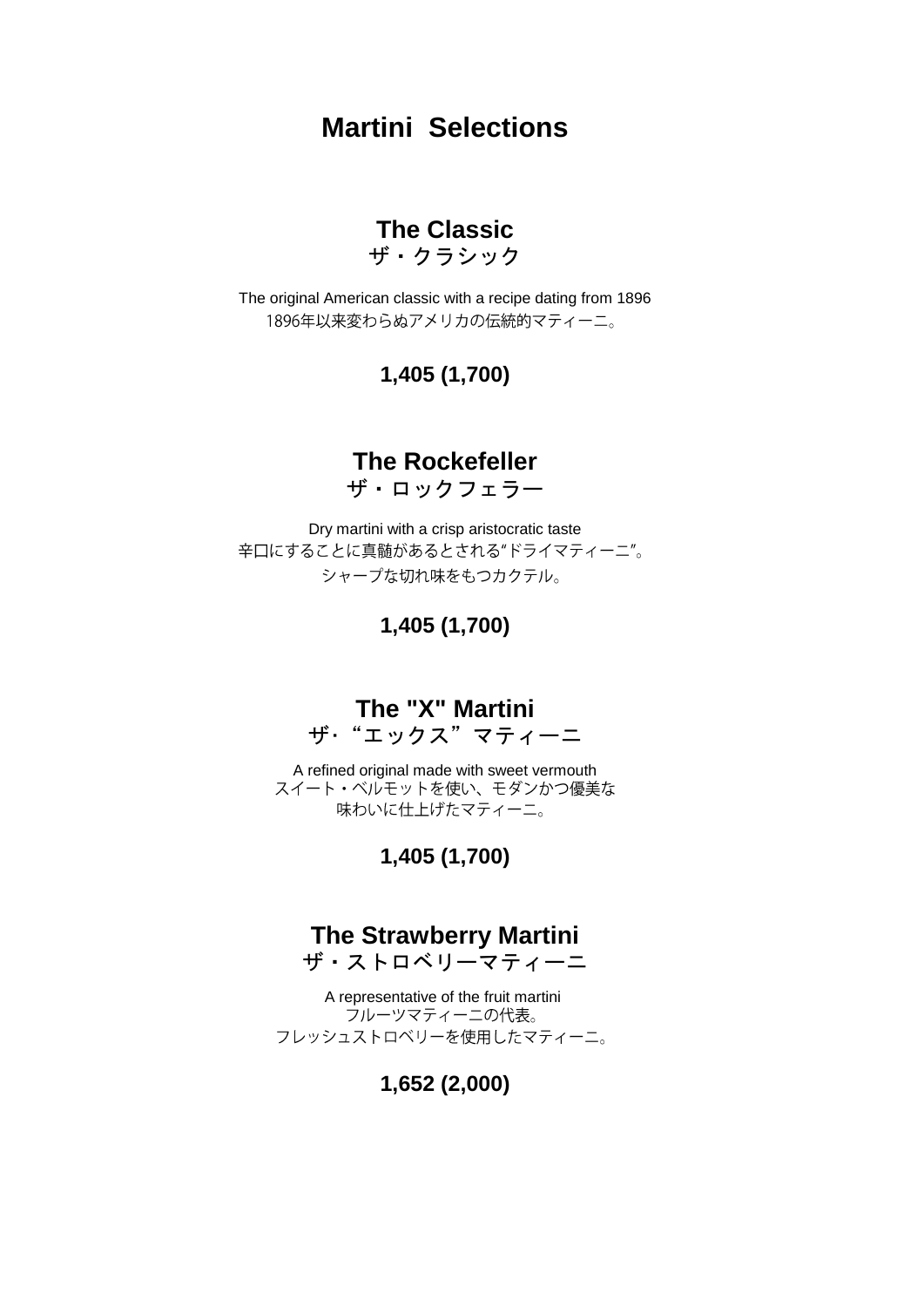### **Short Cocktails /** ショート カクテル

|                                                                 | <b>Price</b>  |
|-----------------------------------------------------------------|---------------|
| <b>Kamikaze / カミカゼ</b>                                          | 1,157 (1,400) |
| Vodka, cointreau, lime juice                                    |               |
| ウォッカ、コアントロー、ライムジュース                                             |               |
| Gureta Garbo / グレタ ガルボ                                          | 1,157 (1,400) |
| Gin, dry sherry, dry vermouth                                   |               |
| ジン、ドライシェリー、ドライベルモット                                             |               |
| Bermuda Rose / バミューダローズ                                         | 1,157 (1,400) |
| Gin, apricot brandy, lemon juice                                |               |
| ジン、アプリコットブランデー、レモンジュース                                          |               |
| Seventh Heaven / セブンス ヘブン                                       | 1,157 (1,400) |
| Gin, maraschino, grapefruit juice                               |               |
| ジン、マラスキーノ、グレープフルーツジュース                                          |               |
| Cosmopolitan / コスモポリタン                                          | 1,157 (1,400) |
| Vodka, cointreau, cranberry juice                               |               |
| ウォッカ、コアントロー、クランベリージュース                                          |               |
| Casablanca / カサブランカ                                             | 1,157 (1,400) |
| Gold rum, cointreau, maraschino                                 |               |
| ゴールドラム、コアントロー、マラスキーノ                                            |               |
| Mississippi Mule / ミシシッピー ミュール                                  | 1,157 (1,400) |
| Gin, crème de cassis, lemon juice                               |               |
| ジン、カシス、レモンジュース                                                  |               |
| Daiquiri / ダイキリ                                                 | 1,405 (1,700) |
| Rum, cointreau, lemon juice                                     |               |
| ラム、コアントロー、レモンジュース                                               |               |
| Stinger / スティンガー                                                | 1,736 (2,100) |
| Brandy, peppermint liqueur                                      |               |
| ブランデー、ペパーミントリキュール                                               |               |
| Side Car / $\forall$ $\forall$ $\land$ $\land$ $\forall$ $\neg$ | 1,736 (2,100) |
| Brandy, cointreau, lemon juice                                  |               |
| ブランデー、コアントロー、レモンジュース                                            |               |
|                                                                 |               |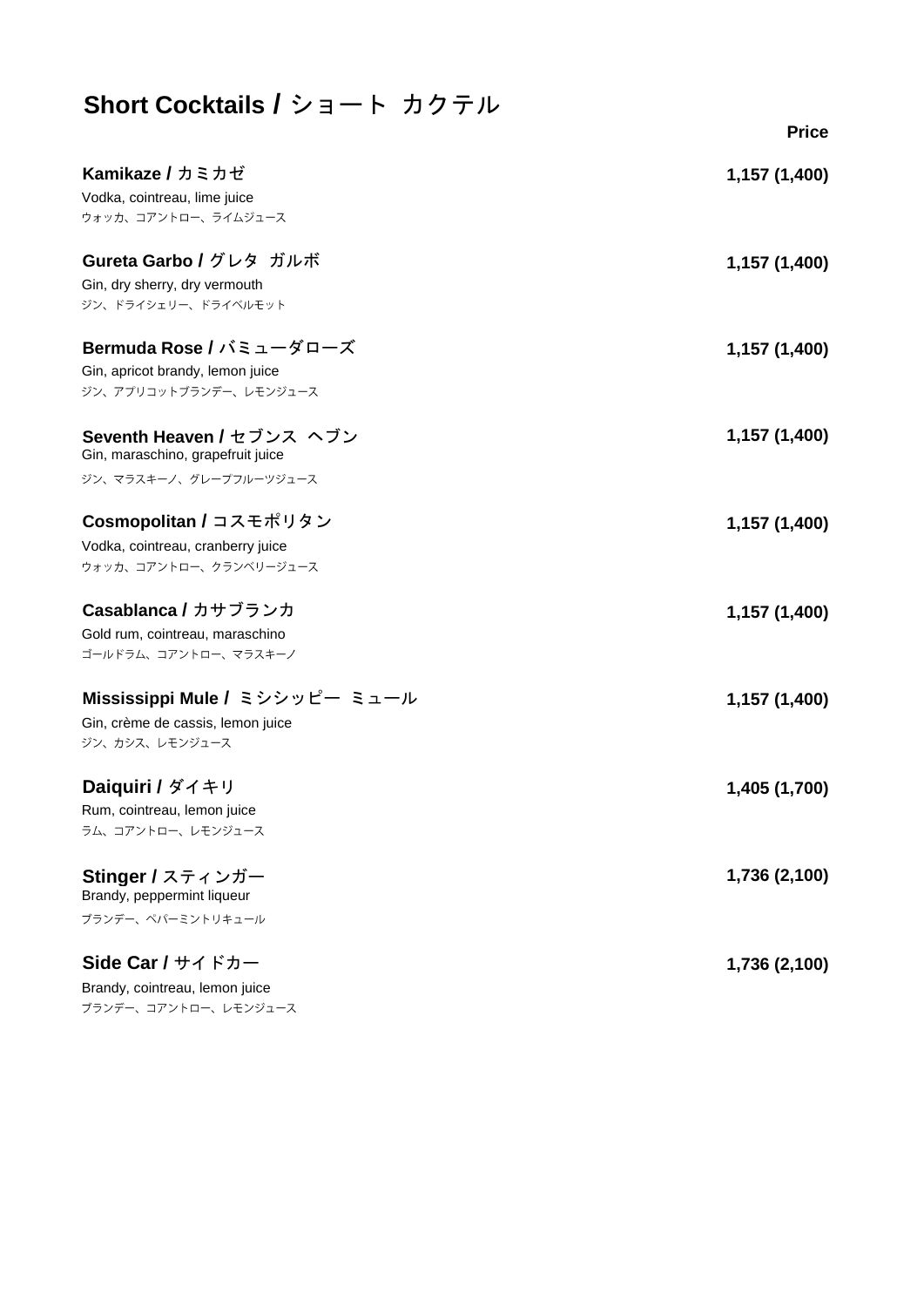| Short Cocktails / ショート カクテル                        |               |
|----------------------------------------------------|---------------|
|                                                    | <b>Price</b>  |
| Mary Pickford / メアリー ピックフォード                       | 1,240 (1,500) |
| Rum, maraschino, pineapple juice                   |               |
| ラム、マラスキーノ、パイナップルジュース                               |               |
| Rhett Butler / レット バトラー                            | 1,240 (1,500) |
| Southern comfort, cointreau, lime juice            |               |
| サザンカンフォート、コアントロー、ライムジュース                           |               |
| Scarlett O'Hara / スカーレット オハラ                       | 1,240 (1,500) |
| Southern comfort, cranberry juice, lemon juice     |               |
| サザンカンフォート、クランベリージュース、レモンジュース                       |               |
|                                                    |               |
| Blue Moon / ブルームーン                                 | 1,240 (1,500) |
| Gin, violet liqueur, lemon juice                   |               |
| ジン、バイオレットリキュール、レモンジュース                             |               |
| Valencia / バレンシア                                   | 1,240 (1,500) |
| Apricot brandy, orange juice, orange bitters       |               |
| アプリコットブランデー、オレンジジュース、オレンジビターズ                      |               |
| Blues Blue / ブルース ブルー                              | 1,240 (1,500) |
| Blueberry liqueur, grapefruits juice, blue curacao |               |
| ブルーベリーリキュール、グレープフルーツジュース、ブルーキュラソー                  |               |
| Emerald Citron / エメラルド シトロン                        | 1,240 (1,500) |
| Green banana liqueur, cointreau, lemon juice       |               |
| グリーンバナナリキュール、コアントロー、レモンジュース                        |               |
|                                                    |               |
| Sugar Dandy / シュガー ダンディー                           | 1,405 (1,700) |
| Brandy, crème de cassis, grape juice               |               |
| ブランデー、クレームドカシス、グレープジュース                            |               |
| Aquarius / アクエリアス                                  | 1,405 (1,700) |
| Whisky, cherry heering, cranberry juice            |               |
| ウイスキー、チェリーヒーリング、クランベリージュース                         |               |
| Jack Rose / ジャックローズ                                | 1,570 (1,900) |
| Calvados, lime juice, grenadine                    |               |
| カルバドス、ライムジュース、グレナデン                                |               |
|                                                    |               |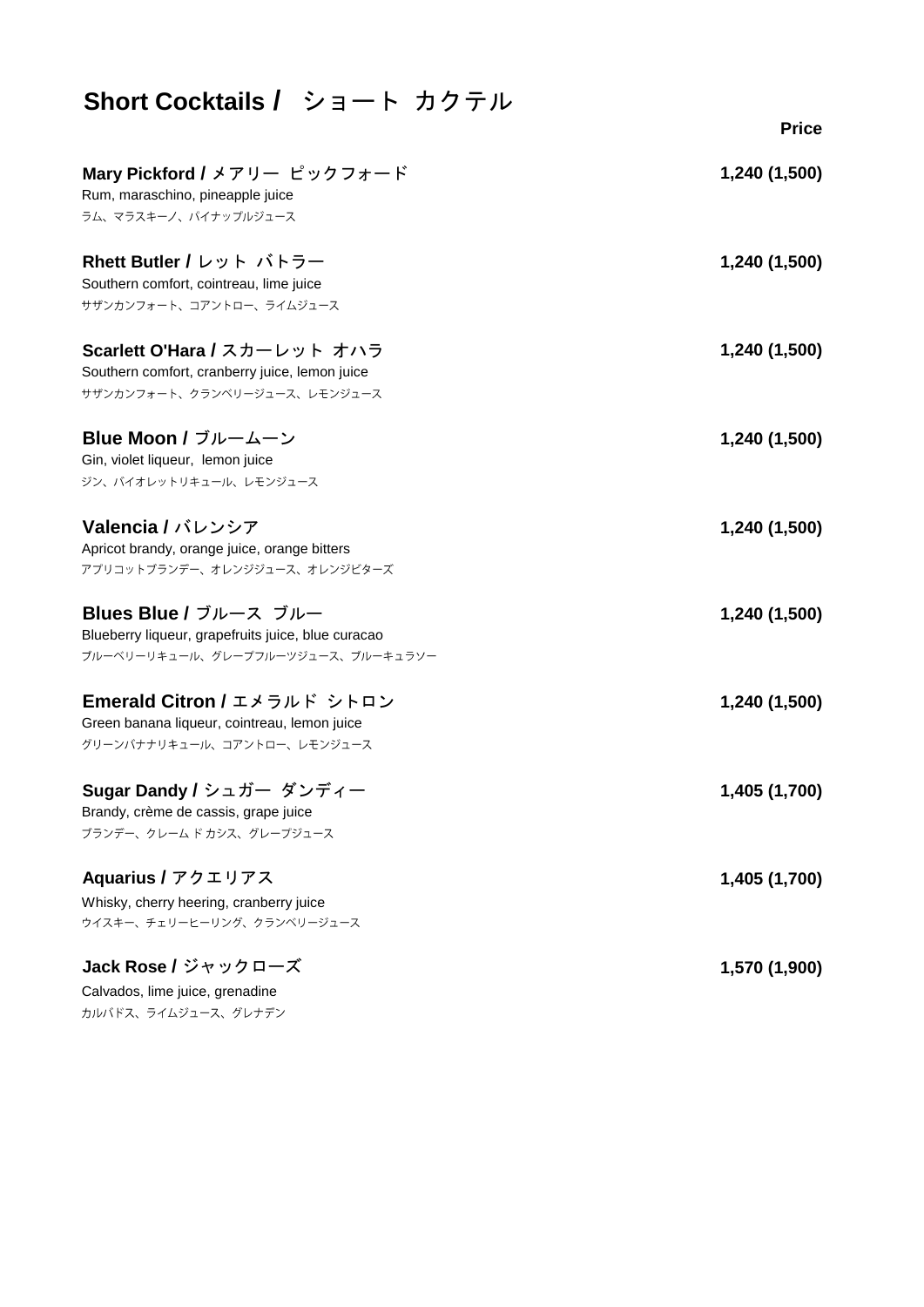| Long Cocktails / ロング カクテル                                                                               |               |
|---------------------------------------------------------------------------------------------------------|---------------|
|                                                                                                         | <b>Price</b>  |
| Cranberry Cooler / クランベリー クーラー<br>Amaretto, cranberry juice, orange juice<br>アマレット、クランベリージュース、オレンジジュース  | 1,157 (1,400) |
| Yogurt Cooler / ヨーグルト クーラー<br>Yogurt liqueur, cranberry juice<br>ヨーグルトリキュール、クランベリージュース                  | 1,157 (1,400) |
| Gin Apple / ジンアップル<br>Gin, appletiser, apple juice<br>ジン、アップルサイダー、アップルジュース                              | 1,157 (1,400) |
| Jamaican Cooler / ジャマイカン クーラー<br>Dark rum, banana liqueur, pineapple juice<br>ダークラム、バナナリキュール、パイナップルジュース | 1,157 (1,400) |
| Purple Passion / パープル パッション<br>Vodka, grape juice, grapefruit juice<br>ウォッカ、グレープジュース、グレープフルーツジュース       | 1,157 (1,400) |
| Misty Vineyard / ミスティー ヴィンヤード<br>White wine, apple juice, mint liqueur<br>白ワイン、アップルジュース、ミントリキュール        | 1,157 (1,400) |
| Augusta Seven / オーガスタ セブン<br>Passoa, pineapple juice, lemon juice<br>パッソア、パイナップルジュース、レモンジュース            | 1,157 (1,400) |
| Mamie Taylor / マミー テーラー<br>Whisky, lime juice, ginger ale<br>ウイスキー、ライムジュース、ジンジャーエール                     | 1,157 (1,400) |
| Kiss of Rose / キス オブ ローズ<br>Rum, vodka, rose liqueur, lime juice, soda<br>ラム、ウォッカ、ローズリキュール、ライムジュース、ソーダ  | 1,157 (1,400) |
| Long Island Iced Tea / ロングアイランドアイスティー                                                                   | 1,735 (2,100) |

Gin, rum, vodka, tequila, cointreau, lemon juice, coca cola ジン、ラム、ウォッカ、テキーラ、コアントロー、レモンジュース、コーラ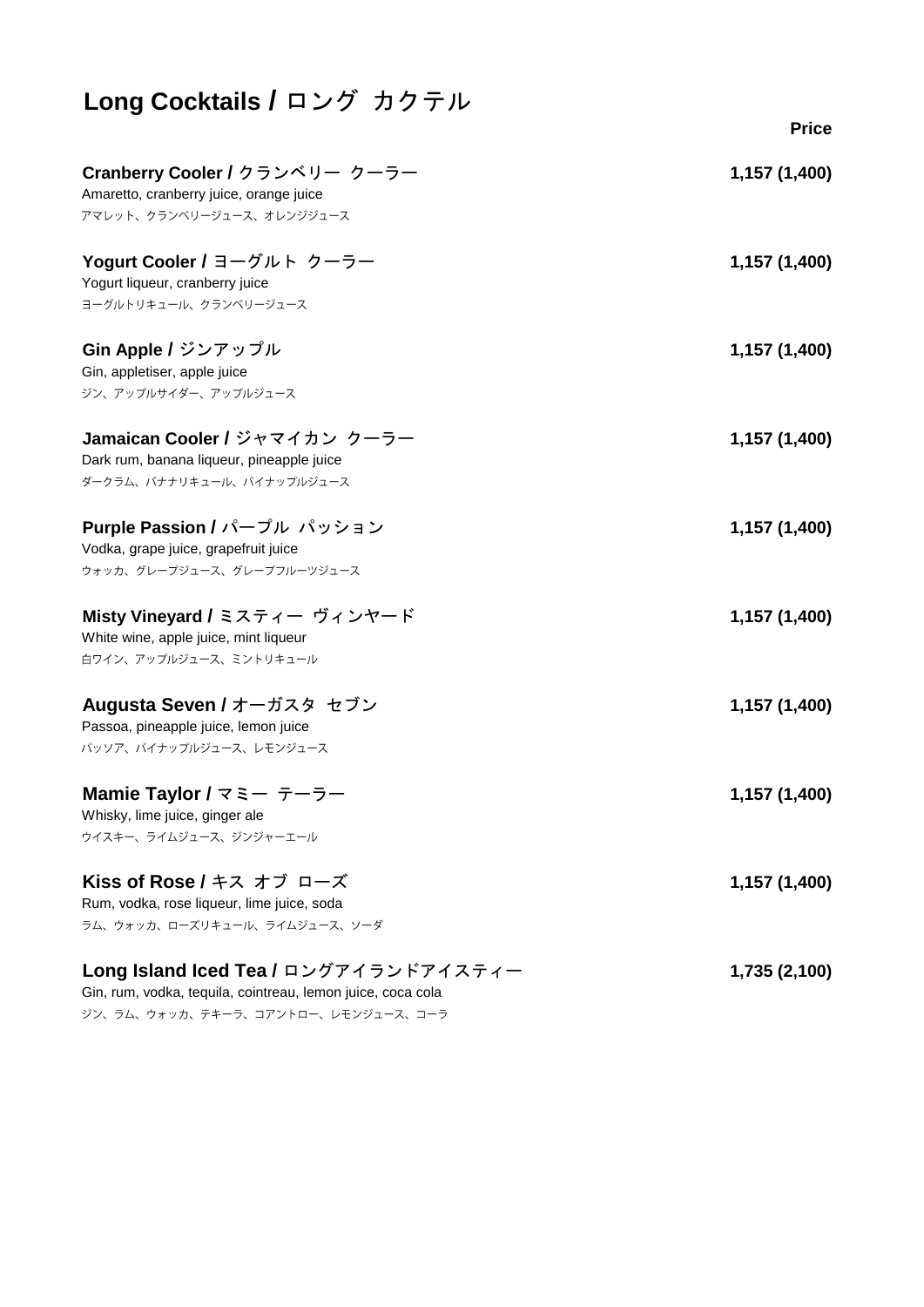| Long Cocktails / ロング カクテル                                                                                                  |               |
|----------------------------------------------------------------------------------------------------------------------------|---------------|
|                                                                                                                            | <b>Price</b>  |
| Adam's Apple / アダムス アップル<br>Vodka, appletiser, apple juice<br>ウォッカ、アップルサイダー、アップルジュース                                       | 1,157 (1,400) |
| Sol Cubano / ソルクバーノ<br>Rum, grapefruit juice, tonic water<br>ラム、グレープフルーツジュース、トニックウォーター                                     | 1,157 (1,400) |
| Newport Cooler / ニューポート クーラー<br>Gin, brandy, peach liqueur, ginger ale<br>ジン、ブランデー、ピーチリキュール、ジンジャーエール                       | 1,405 (1,700) |
| Grenada / グレナダ<br>Brandy, dry sherry, cointreau, tonic water<br>ブランデー、シェリー、コアントロー、トニックウォーター                                | 1,405 (1,700) |
| Mojito / $E$ $E - F$<br>Rum, lime juice, mint<br>ラム、ライムジュース、ミント                                                            | 1,570 (1,900) |
| Mimosa / $\leq$ $\pm$ $\sharp$<br>Champagne, orange juice<br>シャンパン、オレンジジュース                                                | 1,570 (1,900) |
| Frozen Fruit Daiquiri / フローズン フルーツ ダイキリ<br>White rum blended with: Lemon & lime, strawberry or peach<br>3種類のフルーツからお選びください。 |               |
| Lemon and Lime / レモン&ライム                                                                                                   | 1,570 (1,900) |
| Peach / $E - f$                                                                                                            | 1,736 (2,100) |

**Strawberry /** ストロベリー

**1,901 (2,300)**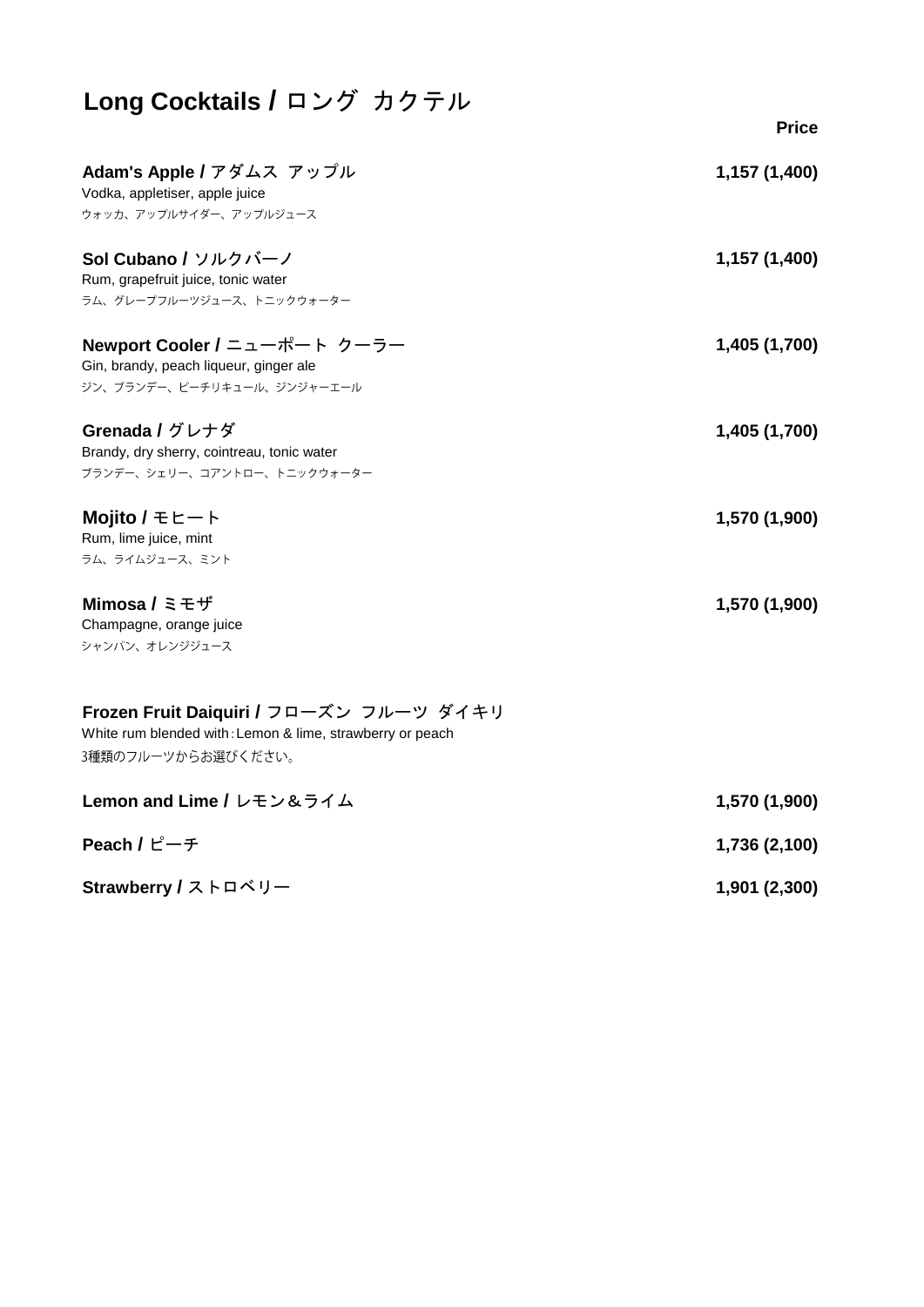# **Whisky /** ウイスキー

**Price**

| < Blended Whisky >               | < ブレンデッドウイスキー >                                        | <b>Price</b>  |
|----------------------------------|--------------------------------------------------------|---------------|
| <b>Chivas Regal 12 Years</b>     | シーバス リーガル 12年                                          | 1,322 (1,600) |
| <b>Chivas Regal 18 Years</b>     | シーバス リーガル 18年                                          | 1,736 (2,100) |
| <b>Old Parr 12 Years</b>         | オールド パー 12年                                            | 1,736 (2,100) |
| <b>Royal Salute 21 Years</b>     | ロイヤル サルート 21年                                          | 2,562 (3,100) |
| <b>Ballantine's 17 Years</b>     | バランタイン 17年                                             | 1,736 (2,100) |
| <b>Ballantine's 21 Years</b>     | バランタイン 21年                                             | 2,562 (3,100) |
| <b>Ballantine's 30 Years</b>     | バランタイン 30年                                             | 7,273 (8,800) |
| <b>Johnnie Walker Blue Label</b> | ジョニー ウォーカー ブルー ラベル                                     | 3,140 (3,800) |
| <b>Royal Household</b>           | ロイヤル ハウスホールド                                           | 3,471 (4,200) |
| < Single Malt Whisky >           | < シングルモルトウイスキー >                                       |               |
| <b>Talisker 10 Years</b>         | タリスカー10年                                               | 1,240 (1,500) |
| <b>Laphroaig 10 Years</b>        | ラフロイグ 10年                                              | 1,405 (1,700) |
| Caol ila 12 Years                | カリラ 12年                                                | 1,405 (1,700) |
|                                  | Glenfiddich 18 Years Small Batch グレンフィディック 18年 スモールバッチ | 1,488 (1,800) |
| <b>The Glenlivet 18 Years</b>    | ザ グレンリベット 18年                                          | 1,736 (2,100) |
| <b>Lagavulin 16 Years</b>        | ラガヴーリン 16年                                             | 1,488 (1,800) |
| <b>Bowmore 18 Years</b>          | ボウモア 18年                                               | 1,736 (2,100) |
| <b>Glenmorangie 18 Years</b>     | グレンモーレンジ 18年                                           | 1,983 (2,400) |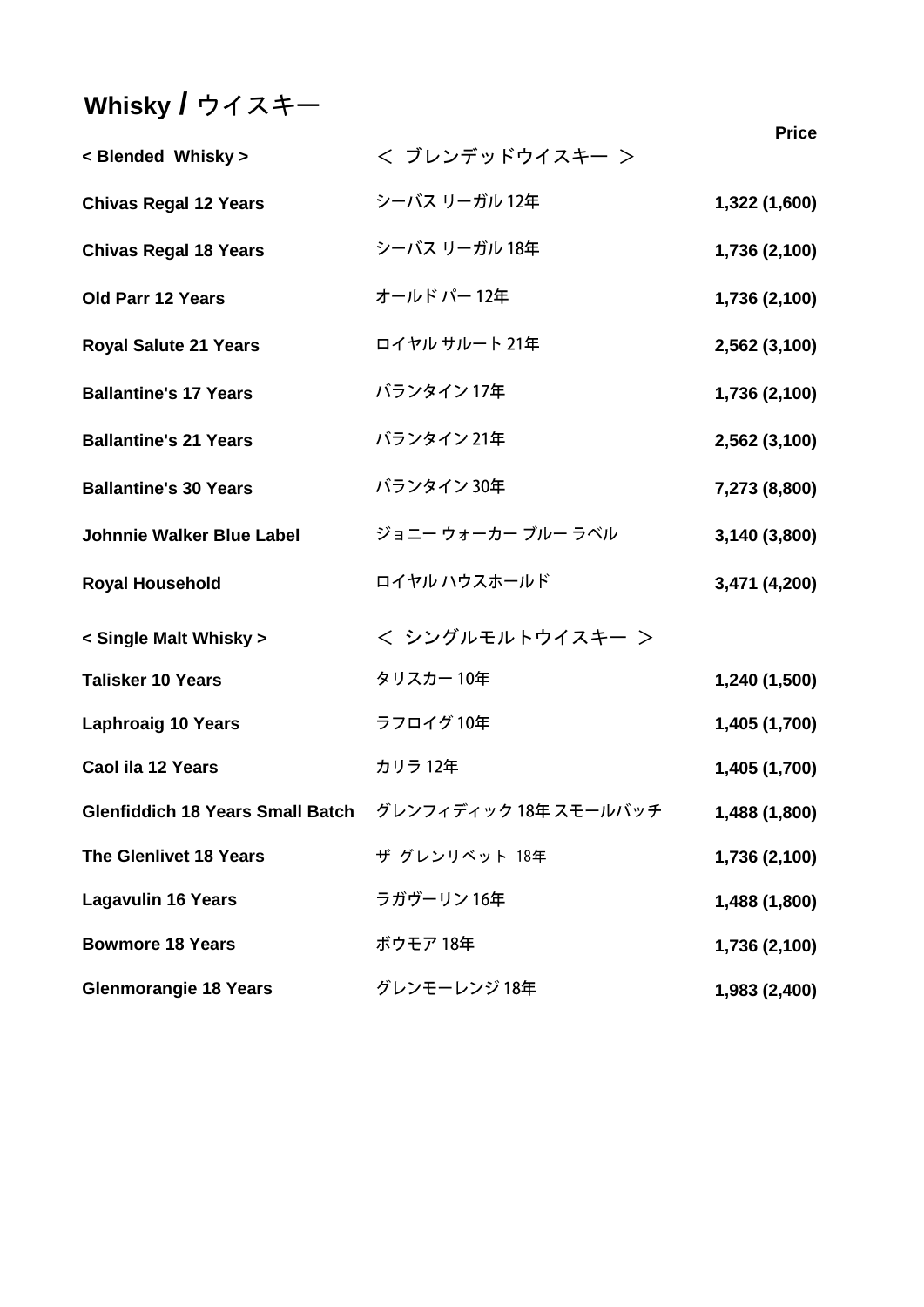# **Whisky /** ウイスキー

| < American Whiskey >                  | < アメリカンウイスキー >     | 1 I I A       |
|---------------------------------------|--------------------|---------------|
| <b>Jack Daniel's</b>                  | ジャック ダニエル          | 1,240 (1,500) |
| <b>Maker's Mark Red Top</b>           | メーカーズ マーク レッド トップ  | 1,322 (1,600) |
| I.W.Harper 12 Years                   | I.W.ハーパー12年        | 1,488 (1,800) |
| <b>Four Roses Premium</b>             | フォア ローゼス プラチナ      | 1,570 (1,900) |
| <b>Wild Turkey 13 Years</b>           | ワイルド ターキー 13年      | 1,570 (1,900) |
| <b>Blanton</b>                        | ブラントン              | 1,570 (1,900) |
| <b>Evan Williams 23 Years</b>         | エヴァン ウイリアムズ 23年    | 3,223 (3,900) |
| < Canadian Whisky >                   | < カナディアンウイスキー >    |               |
| <b>Canadian Club 12 Years</b>         | カナディアン クラブ 12年     | 1,322 (1,600) |
| <b>Canadian Club 20 Years</b>         | カナディアン クラブ 20年     | 2,562 (3,100) |
| < Irish Whiskey >                     | < アイリッシュウイスキー >    |               |
| <b>Black Bush</b>                     | ブラック ブッシュ          | 1,322 (1,600) |
| <b>Jameson Black Barrel</b>           | ジェムソン ブラックバレル      | 1,570 (1,900) |
| < Japanese Whisky >                   | < ジャパニーズウイスキー >    |               |
| <b>Suntory Ao</b>                     | サントリー 碧            | 1,818 (2,200) |
| Nikka Yoichi Non Age                  | ニッカ 余市 Non Age     | 1,405 (1,700) |
| Nikka Miyagikyo Non Age               | ニッカ 宮城峡 Non Age    | 1,405 (1,700) |
| <b>Taketsuru Pure Malt</b>            | 竹鶴 ピュアモルト          | 1,322 (1,600) |
| <b>Suntory Hibiki Blenders Choice</b> | サントリー 響 ブレンダーズチョイス | 2,066 (2,500) |

**Price**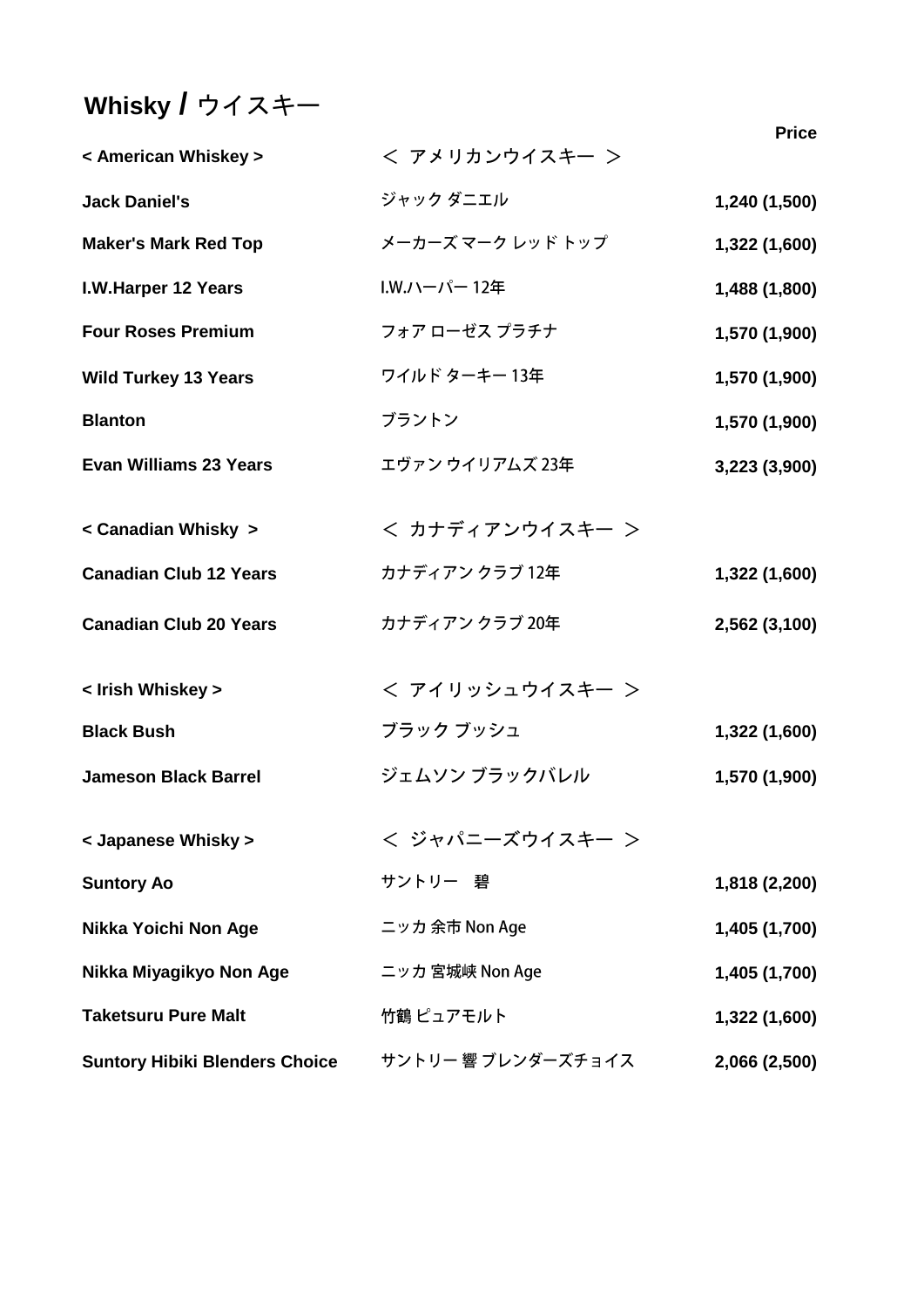### **Cognac /** コニャック

**Rémy Martin X.O.** レミーマルタン X.O. **2,066 (2,500) Martell Cordon Bleu 2,314 (2,800) Hennessy X.O. 2,397 (2,900) Delamain Vesper 2,975 (3,600) Jean Fillioux Reserve Familiale 3,967 (4,800)** ヘネシー パラディ **Hennessy Paradis 6,033 (7,300)**

### **Armagnac /** アルマニャック

| Château la Beroge 1974 | シャトー ラ ベロジェ | 1,983 (2,400) |
|------------------------|-------------|---------------|
|                        |             |               |

### **Calvados /** カルバドス

| <b>Adrien Camut 6 Years</b>      | アドリアン カミュ 6年     | 1,405 (1,700) |
|----------------------------------|------------------|---------------|
| Château du Breuil Royal          | シャトー ド ブルイユ ロイヤル | 2,727 (3,300) |
| <b>Domaine Fournier 27 Years</b> | ドメーヌ フォルニエ 27年   | 2,562 (3,100) |
| <b>Lauriston 1977</b>            | ローリストン 1977年     | 5,289 (6,400) |

### **Grappa /** グラッパ

| Luce Grappa         | ルーチェ グラッパ      | 1,488 (1,800) |
|---------------------|----------------|---------------|
| Grappa di Sassicaia | グラッパ ディ サッシカイヤ | 1,570 (1,900) |

**Price**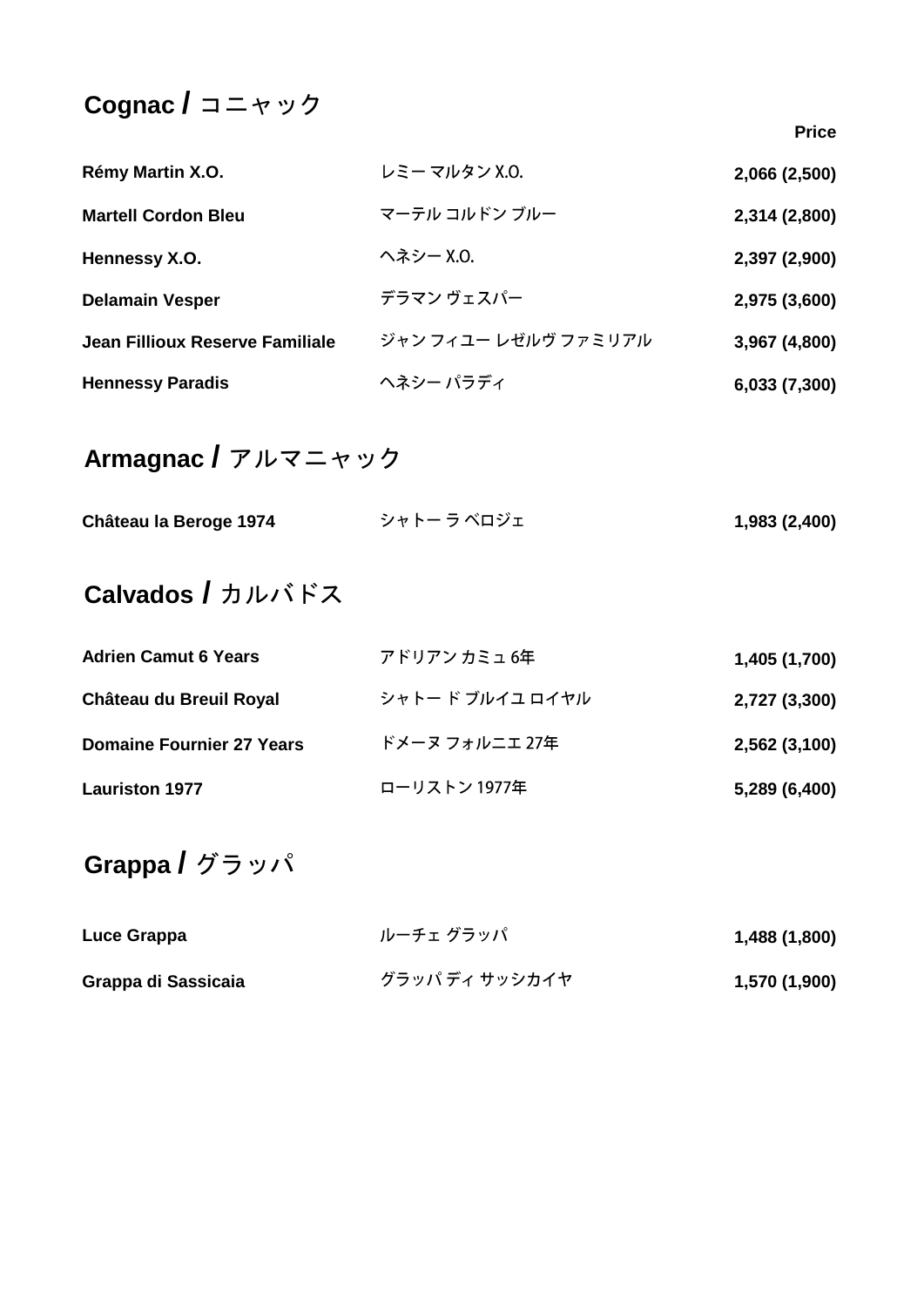## **Gin /** ジン

**Price**

| <b>Bombay Sapphire</b>  | ボンベイ サファイア   | 909 (1,100)   |
|-------------------------|--------------|---------------|
| <b>Botanist</b>         | ボタニスト        | 1,074 (1,300) |
| <b>Tanqueray No.TEN</b> | タンカレー ナンバーテン | 1,074 (1,300) |
| <b>Victorian Vat</b>    | ヴィクトリアン ヴァット | 1,074 (1,300) |

### **Vodka /** ウォッカ

| Stolichnaya       | ストリチナヤ  | 909 (1,100)   |
|-------------------|---------|---------------|
| <b>Zubrowka</b>   | ズブロッカ   | 909 (1,100)   |
| <b>Grey Goose</b> | グレイ グース | 1,240 (1,500) |
| <b>Ciroc</b>      | シロック    | 1,240 (1,500) |
| <b>Belvedere</b>  | ベルヴェデール | 1,240 (1,500) |

## **Rum /** ラム

| <b>Havana Club 7 Years</b>   | ハバナクラブ 7年     | 992 (1,200)   |  |
|------------------------------|---------------|---------------|--|
| <b>Ron Zacapa Centenario</b> | ロン サカパ センテナリオ | 1,240 (1,500) |  |
| Ron Zacapa X.O.              | ロン サカパ X.O.   | 1,736 (2,100) |  |

# **Tequila /** テキーラ

| Cuervo 1800           | クエルボ 1800   | 1,570 (1,900) |
|-----------------------|-------------|---------------|
| <b>Porfidio Anejo</b> | ポルフィディオ アネホ | 2,314 (2,800) |
| <b>Patron Anejo</b>   | パトロン アネホ    | 2,479 (3,000) |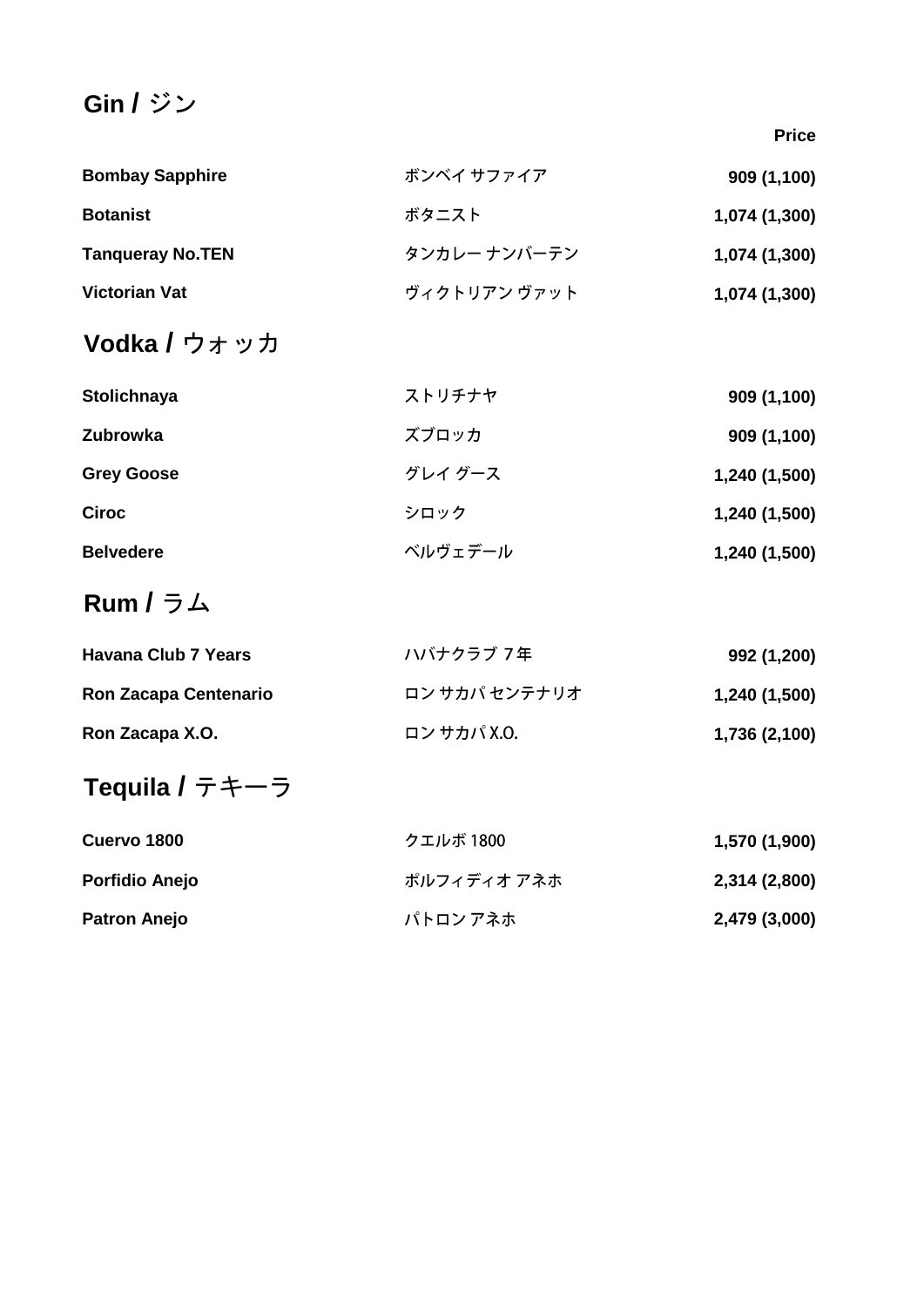### **Beer /** ビール

|                               |                 | <b>Price</b>  |
|-------------------------------|-----------------|---------------|
| < Domestic Beer >             | < 国産ビール >       |               |
| Asahi Jyukusen Draft          | 生ビール アサヒ 熟撰     | 1,074 (1,300) |
| <b>Kirin Classic Lagar</b>    | キリン クラシック ラガー   | 950 (1,150)   |
| <b>Sapporo Black Label</b>    | サッポロ 黒ラベル       | 950 (1,150)   |
| <b>Suntory Premium Malt's</b> | サントリー プレミアム モルツ | 950 (1,150)   |

| < Imported Beer >     | < 輸入ビール > |             |
|-----------------------|-----------|-------------|
| Corona Extra          | コロナ エクストラ | 950 (1,150) |
| <b>Heineken</b>       | ハイネケン     | 950 (1,150) |
| <b>Guinness Stout</b> | ギネス スタウト  | 950 (1,150) |

## **Port Wine /** ポート ワイン

| Taylor's Vintage 2003        | テイラーズ ヴィンテージ 2003   | 1,736 (2,100) |
|------------------------------|---------------------|---------------|
| Sherry / $\dot{v}$ $\pm$ リー  |                     |               |
| <b>Tio Pepe</b>              | ティオ ぺぺ              | 909 (1,100)   |
| <b>Valdespino El Candado</b> | バルデスピノ エルカンダド       | 992 (1,200)   |
| Almacenista Fino Del Puerto  | アルマセニスタ フィノ・デル・プエルト | 1,074 (1,300) |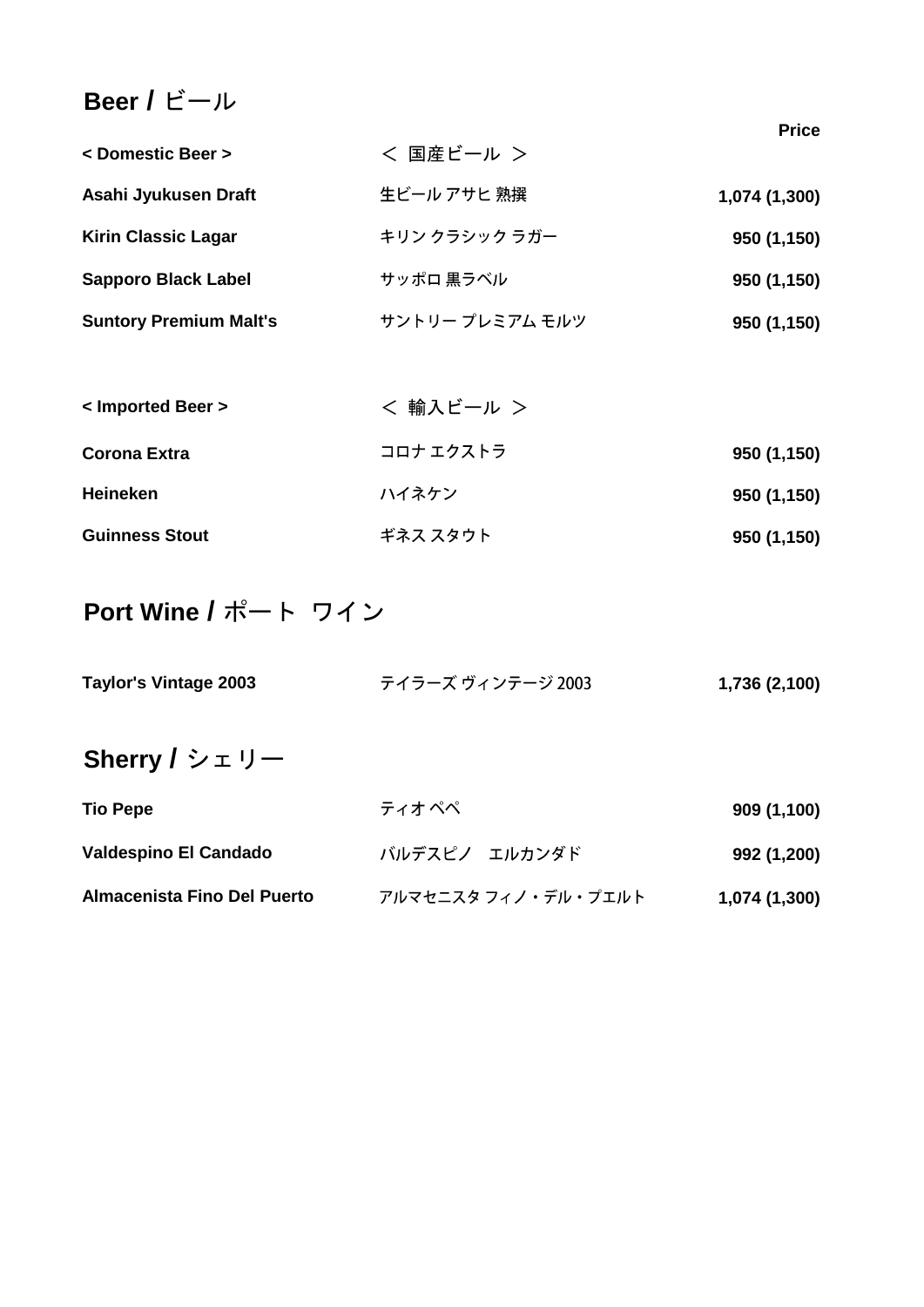| Non-Alcoholic Cocktails / ノンアルコール カクテル    |               |
|-------------------------------------------|---------------|
|                                           | <b>Price</b>  |
| Virgin Sea Breeze / バージン シーブリーズ           | 992 (1,200)   |
| Grapefruit juice, cranberry juice         |               |
| グレープフルーツジュース、クランベリージュース                   |               |
| South Sea Paradise / サウス シー パラダイス         | 992 (1,200)   |
| Calpis, grapefruit juice, blue syrup      |               |
| カルピス、グレープフルーツジュース、ブルーシロップ                 |               |
| Hurricane Force / ハリケーン フォース              | 1,074 (1,300) |
| Pineapple juice, guava juice, tonic water |               |
| パイナップルジュース、グァバジュース、トニックウォーター              |               |
| Paradise / パラダイス                          | 1,074 (1,300) |
| Pineapple juice, guava juice, lemon juice |               |
| パイナップルジュース、グァバジュース、レモンジュース                |               |

## **Soft Drink /** ソフトドリンク

| Freshly squeezed juice (orange, grapefruit)<br>/ フレッシュジュース (オレンジ、グレープフルーツ)                                                               | 1,074 (1,300) |
|------------------------------------------------------------------------------------------------------------------------------------------|---------------|
| Pineapple juice, Mango juice, Guava juice, Peach juice, Apple juice,<br>Cranberry juice, Tomato juice, Oolong tea, Ginger ale, Coca cola | 744 (900)     |
| パイナップルジュース、マンゴジュース、グァバジュース、ピーチジュース、アップルジュース<br>クランベリージュース、トマトジュース、ウーロン茶、ジンジャーエール、コカコーラ                                                   |               |